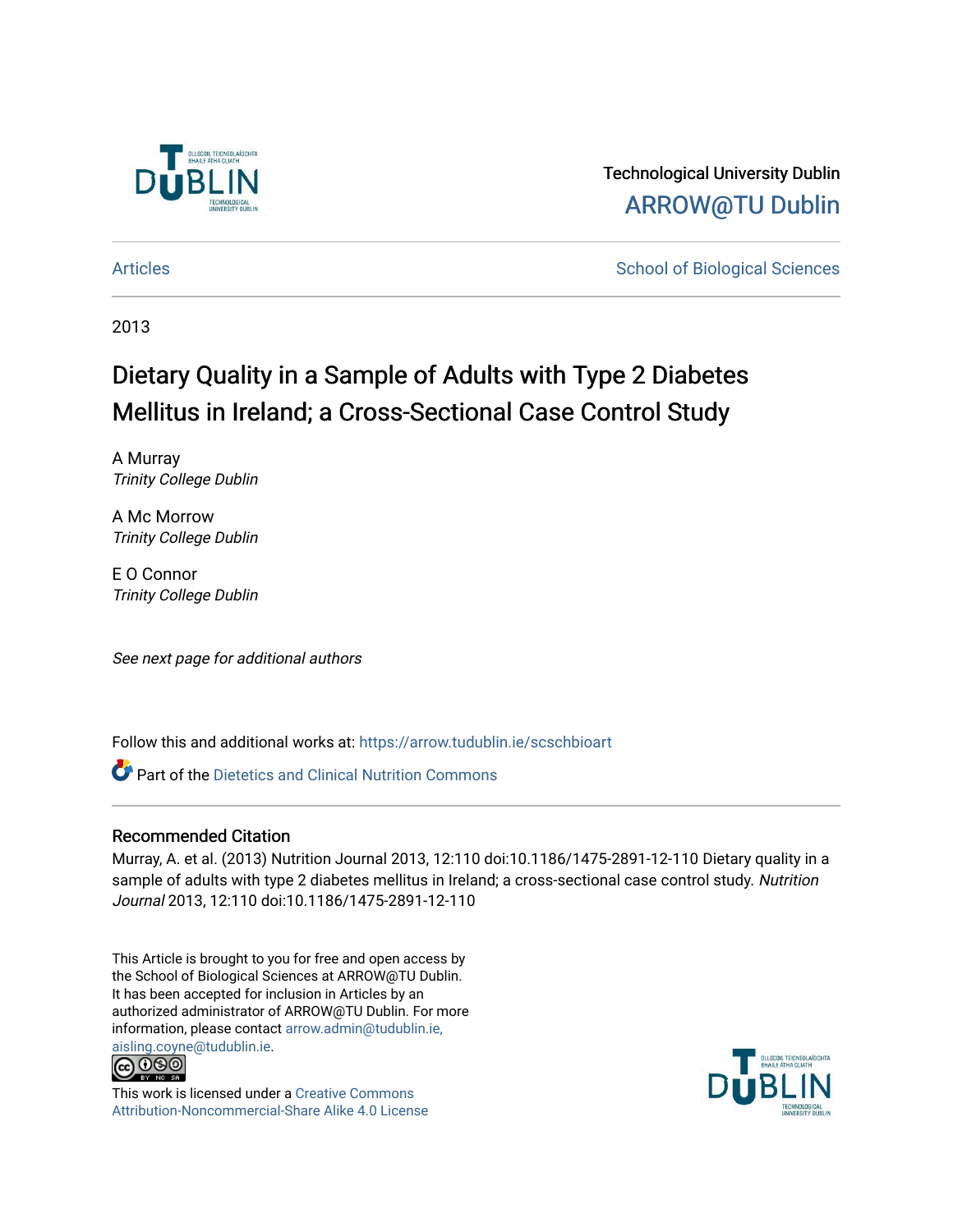## Authors

A Murray, A Mc Morrow, E O Connor, C Kiely, Oscar Mac Ananey, D O'Shea, M Egana, and F Lithander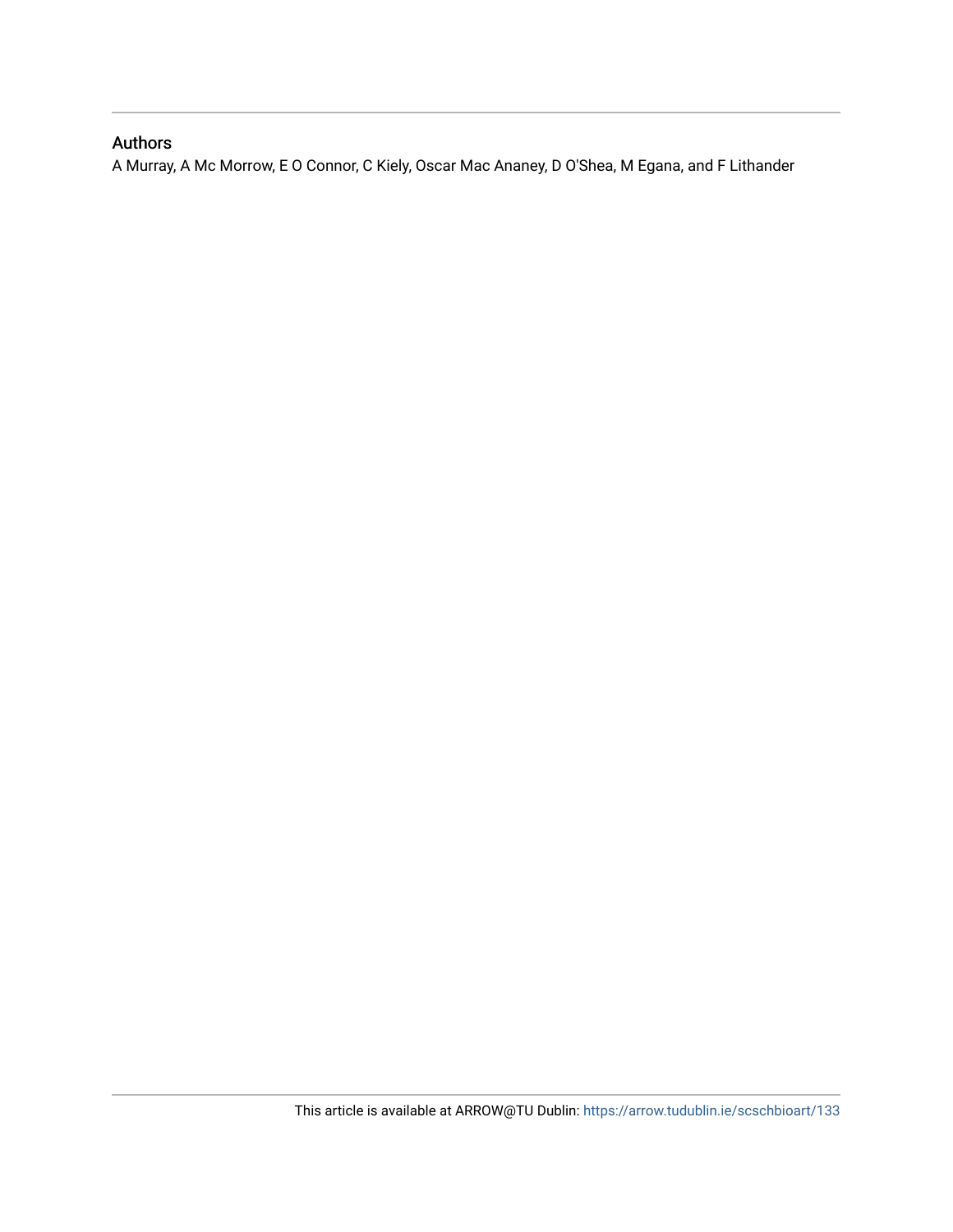# **RESEARCH CHINESE ARCH CHINESE ARCH CHINESE ARCH**



# Dietary quality in a sample of adults with type 2 diabetes mellitus in Ireland; a cross-sectional case control study

Alison E Murray<sup>1+</sup>, Aoibheann M McMorrow<sup>1+</sup>, Eamonn O'Connor<sup>2</sup>, Catherine Kiely<sup>2</sup>, Oscar Mac Ananey<sup>2</sup> .<br>, Donal O'Shea<sup>3</sup>, Mikel Egaña<sup>2</sup> and Fiona E Lithander<sup>1,4\*</sup>

### Abstract

**Background:** A number of dietary quality indices (DQIs) have been developed to assess the quality of dietary intake. Analysis of the intake of individual nutrients does not reflect the complexity of dietary behaviours and their association with health and disease. The aim of this study was to determine the dietary quality of individuals with type 2 diabetes mellitus (T2DM) using a variety of validated DQIs.

Methods: In this cross-sectional analysis of 111 Caucasian adults, 65 cases with T2DM were recruited from the Diabetes Day Care Services of St. Columcille's and St. Vincent's Hospitals, Dublin, Ireland. Forty-six controls did not have T2DM and were recruited from the general population. Data from 3-day estimated diet diaries were used to calculate 4 DQIs.

Results: Participants with T2DM had a significantly lower score for consumption of a Mediterranean dietary pattern compared to the control group, measured using the Mediterranean Diet Score (Range 0–9) and the Alternate Mediterranean Diet Score (Range 0–9) (mean  $\pm$  SD) (3.4  $\pm$  1.3 vs 4.8  $\pm$  1.8, P < 0.001 and 3.3  $\pm$  1.5 vs 4.2  $\pm$  1.8, P = 0.02 respectively). Participants with T2DM also had lower dietary quality than the control population as assessed by the Healthy Diet Indicator (Range 0–9) (T2DM; 2.6  $\pm$  2.3, control; 3.3  $\pm$  1.1, P = 0.001). No differences between the two groups were found when dietary quality was assessed using the Alternate Healthy Eating Index. Micronutrient intake was assessed using the Micronutrient Adequacy Score (Range 0–8) and participants with T2DM had a significantly lower score than the control group (T2DM;  $1.6 \pm 1.4$ , control;  $2.3 \pm 1.4$ ,  $P = 0.009$ ). When individual nutrient intakes were assessed, no significant differences were observed in macronutrient intake.

**Conclusion:** Overall, these findings demonstrate that T2DM was associated with a lower score when dietary quality was assessed using a number of validated indices.

Keywords: Dietary quality, Nutrient intake, Type 2 diabetes mellitus

### Introduction

Dietary intake plays a role in both the aetiology and management of type 2 diabetes mellitus (T2DM), and is a key modifiable risk factor [\[1](#page-11-0)]. Dietary intake, characterised by a high intake of energy and nutrients such as fat and sugar accompanied by a low intake of fibre,

ANU Medical School and The John Curtin School of Medical Research, The Australian National University, Canberra ACT 0200, Australia

has been shown to increase the risk of T2DM [[2\]](#page-11-0). Many national and international associations have produced evidence-based dietary recommendations, including the European Association for the Study of Diabetes, the American Diabetes Association (ADA) and the Canadian Diabetes Association (CDA), in order to help individuals with T2DM to achieve a dietary intake that is not only nutritionally adequate but can also help to optimise their metabolic control. However, research has shown that individuals with T2DM fail to achieve such nutrient recommendations [\[3](#page-11-0)-[5\]](#page-11-0).



© 2013 Murray et al.; licensee BioMed Central Ltd. This is an Open Access article distributed under the terms of the Creative Commons Attribution License [\(http://creativecommons.org/licenses/by/2.0\)](http://creativecommons.org/licenses/by/2.0), which permits unrestricted use, distribution, and reproduction in any medium, provided the original work is properly cited.

<sup>\*</sup> Correspondence: [fiona.lithander@anu.edu.au](mailto:fiona.lithander@anu.edu.au) †

Equal contributors

<sup>&</sup>lt;sup>1</sup>Department of Clinical Medicine, Trinity College Dublin, Trinity Centre for Health Sciences, St James's Hospital, Dublin 8, Ireland <sup>4</sup>

Full list of author information is available at the end of the article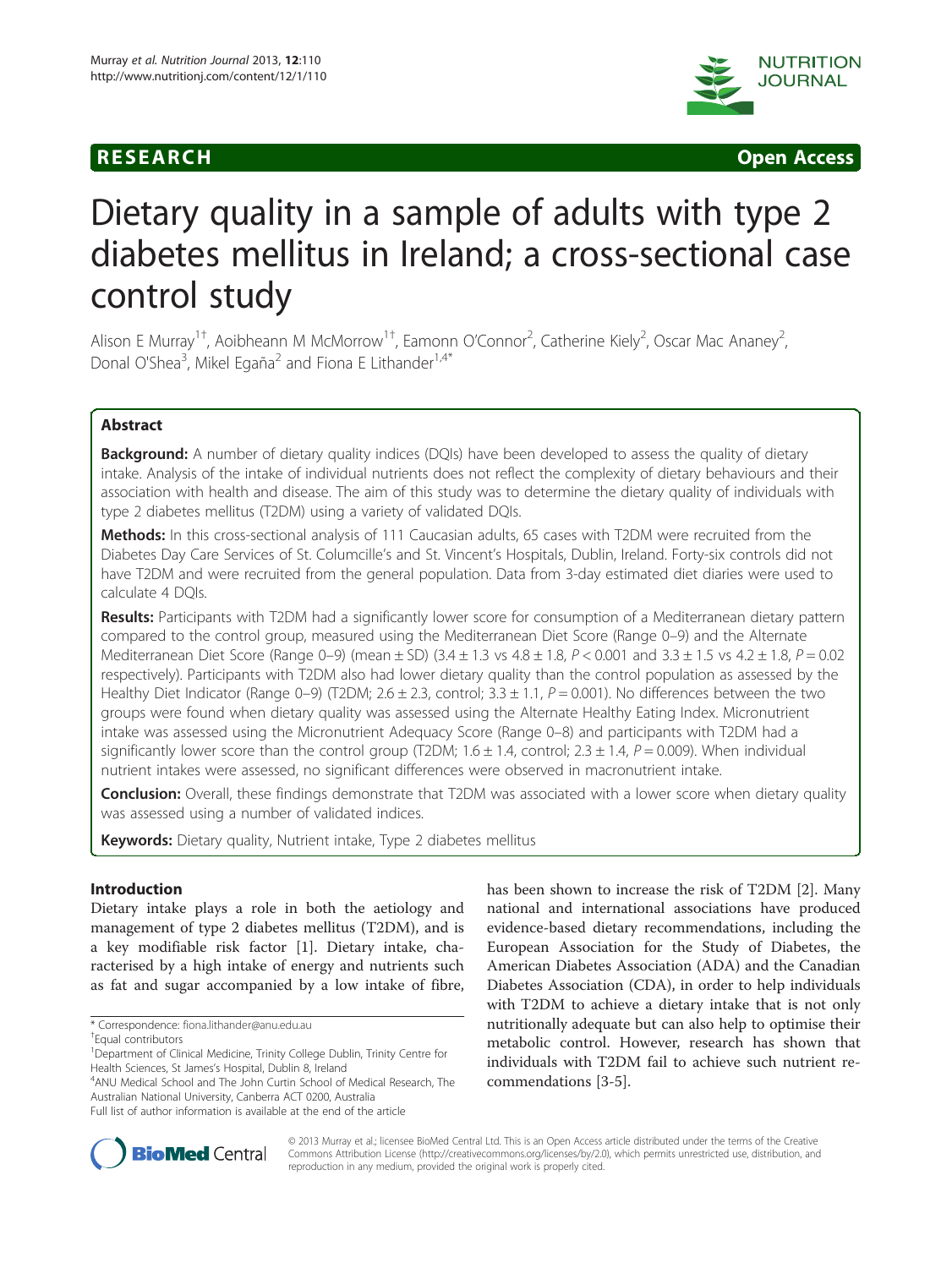Recent evidence suggests that using dietary patterns to model dietary intake as opposed to nutrient specific based approaches may offer greater health benefits, as dietary patterns are suggested to offer a broader representation of dietary intake and have been shown to mediate effects on health and disease risk [\[6,7](#page-11-0)]. Dietary patterns take into account the synergistic effects of whole foods and may prove more beneficial in terms of assessing the quality of dietary intake [\[8](#page-11-0)]. For instance, the synergistic effects of the food groups within a Mediterranean dietary pattern were supported by analyses by Trichopoulou and colleagues, who found that dietary pattern as a whole was inversely associated with mortality [[9](#page-11-0)].

A number of validated dietary quality indices (DQIs) have been developed to assess the quality of dietary intake by using dietary pattern analyses. Such validated DQIs include the Alternate Healthy Eating Index [\[10](#page-11-0)], the Mediterranean Diet Score [[9](#page-11-0),[11](#page-11-0)], the Alternate Mediterranean Diet Score [[12](#page-11-0)] and the Healthy Diet Indicator [[13](#page-11-0)]. There is limited data available on the use of such DQIs in populations with T2DM.

The aim of this cross-sectional study was to measure the dietary intake of a sample of adults with T2DM and to assess the overall quality of dietary intake using a selection of validated dietary quality indices.

### Methods

#### Participants

Participants with T2DM were recruited from the Diabetes Day Care Services of St. Columcille's Hospital and St. Vincent's Hospital, Dublin, Ireland. Participants were originally referred to this service by their general practitioner and the cohort consisted of a mixture of both new and returning patients. All participants with T2DM were required to see a dietitian as part of the service although it is unknown how many did. A control group, of similar age and physical activity level was recruited from the same catchment area as the case subjects through distribution of advertisements to local businesses. All participants provided informed written consent before participation. The study was conducted in accordance with the principles of the Declaration of Helsinki and was approved by the Trinity College Dublin Faculty of Health Sciences Research Ethics Committee.

Participants with T2DM were classified as suitable for inclusion if they were between 30 and 75 years of age, had a date of diagnosis of T2DM within the previous 10 years and had a glycosylated hemoglobin (HbA1c) level of <10%. Participants with T2DM were excluded if either persistent proteinuria (urinary protein >2 mg/dL) or excess urinary creatinine (>2 mg/dL) were detected. Diagnoses of peripheral artery disease or coronary heart disease were also grounds for exclusion. Controlled

hypertensive participants were admitted to the study. Non-diabetic, healthy control participants were considered eligible for inclusion if free from any cardiovascular disease or any other serious co-morbidity assessed by medical questionnaire. Control participants received a full medical examination performed by a qualified medical practitioner prior to participation. All participants were classified as sedentary, defined as performance of less than 1 hour of moderate intensity physical activity per week during the previous six months. This measure was confirmed using the Low Level Physical Activity Recall (LOPAR) questionnaire [[14](#page-11-0)] and the wearing of an RT3 accelerometer (Stayhealthy Inc, Monrovia, California) for 5 consecutive days. Data were also obtained on current medications used by all participants.

#### Biochemical analyses

Blood samples were collected from participants following a 12 hour overnight fast. Samples were analysed for plasma glucose, insulin, HbA1c, total cholesterol, high density lipoprotein cholesterol, low density lipoprotein cholesterol and triacylglycerides using standardised methods. Serum insulin was not measured in the control population due to cost limitations. All biochemical analyses were conducted at the haematological laboratory of St. Columcille's Hospital, Dublin, Ireland.

#### Assessment of dietary intake

Dietary intake was assessed using an estimated 3 day diet diary (Medical Research Council, Human Nutrition Research Food Diary, Cambridge, UK). Participants were asked to record all food and beverages consumed over 3 consecutive days comprising 2 weekdays and 1 weekend day and received verbal and written instructions on how to complete the diary. For each food or beverage item, participants were asked to provide details of brand names, cooking methods used, nutritional additives used during cooking, portion size consumed and details on any leftovers. Participants were instructed to record portion sizes as household measures, such as cups and tablespoons, weights given by manufacturers on packaging or as measures of small, medium or large portion sizes with the assistance of a food atlas provided within the food diary. The food atlas provided a pictorial representation of these portion sizes for 15 commonly consumed foods. Participants were also instructed to answer a supplemental dietary questionnaire contained within the food diary which consisted of 12 questions used to acquire information on types and brands of milk, butters, spreads, oils and breads used, whether the fat and skin of meat is usually consumed and food preparation techniques used. Details of recipes used were also sought, including a list of ingredients. Participants were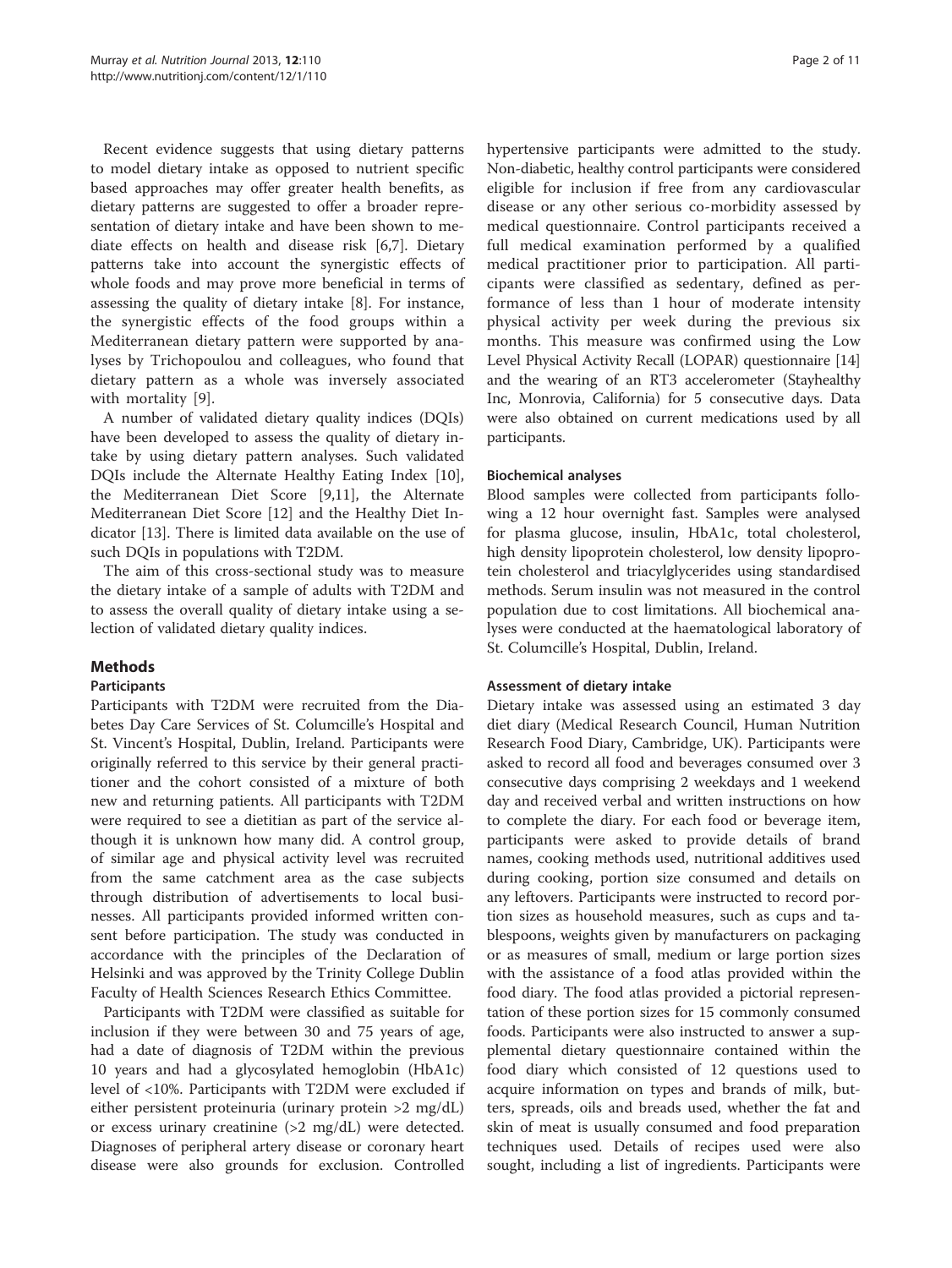encouraged to keep the food diary as they went about their day and to refrain from recording retrospectively by memory. Participants were instructed to maintain usual eating habits throughout the assessment period. Data on the use of nutritional supplements were also collected and if consuming nutritional supplements, participants were asked to provide the brand name, the name of the nutritional supplement in full and the dosage of supplement taken.

Reported dietary intake was assessed for validity through application of the Goldberg equation to determine levels of mis-reporting [[15\]](#page-11-0). Under-reporters were defined as those with an energy intake to basal metabolic rate ( $EI_{rep}:BMR_{est}$ ) ratio of < 1.1.

#### Nutrient analyses

Nutrient and food group analyses were conducted using WISP (Weighed Intake Software Package) version 3.0 (Tinuviel Software) nutrient analysis software programme incorporating the use of McCance and Widdowson Food Composition Tables  $5<sup>th</sup>$  and  $6<sup>th</sup>$  editions with supplements. Whilst WISP contains 17 standard food groups, the current analyses necessitated the creation of new food group variables, including wholegrains, legumes, nuts, seeds, soy, red meat, white meat and processed meat, to enable application of the chosen DQIs. This was carried out within the WISP software programme by allocation of the appropriate food code to the newly defined food groups. In addition, a Micronutrient Adequacy Score [[16\]](#page-11-0) ranging from 0–8 was calculated for eight micronutrients discussed in the ADA and CDA evidence based nutritional guidelines for diabetes management (vitamin C, vitamin D, vitamin E, folate, potassium, magnesium, sodium and zinc). Each micronutrient was assigned a score of 1 if the recommended daily allowance (RDA) [[17\]](#page-11-0) was met and a score of 0 if the RDA was not met. For sodium, an additional rule was applied wherein a score of 0 was given if intake exceeded the upper tolerable limit [[18\]](#page-11-0).

#### Assessment of dietary quality

Dietary quality was assessed using four validated DQIs. DQIs use the data from the quantitative nutritional analysis of dietary intake in order to apply a resultant qualitative score. This score is then used to predict the health outcomes that are related to the dietary pattern consumed [[19](#page-11-0)].

#### The alternate healthy eating index

This DQI is an adaptation by McCullough and colleagues (2002) of the original Healthy Eating Index. The 9 components are scored on a range of 0–10. The score for each component is proportional to the extent which the dietary guideline is met [\[10](#page-11-0)].

#### The healthy diet indicator

The Healthy Diet Indicator was developed based on the World Health Organisation (WHO) guidelines for diet and nutrition in the prevention of chronic disease. These guidelines were subsequently updated in 2003, however nutritional recommendations remain unchanged. This index applies a dichotomous scoring method, with a total score range of 0–9. A score of +1 is given to those who meet the recommendation for a given dietary component and a score of 0 is given to those that do not meet the recommendation [\[13](#page-11-0)].

#### The mediterranean diet score

Developed by Trichopoulou et al. (1995; 2003), this diet quality assessment tool is based on the traditional dietary pattern of the Mediterranean region. The index has a total score range of 0–9. The sex-specific median intake is calculated for each dietary constituent and is used as a cut-off value to aid application of scores. Consumption of greater than the median amount is awarded a score of  $+1$ , with the exception for meat and dairy, where consumption of greater than the median amount is awarded a score of 0 [[9,11\]](#page-11-0).

#### The alternate mediterranean diet score

Fung and colleagues (2005) developed this adaptation of the traditional Mediterranean Diet Score. Whilst similar to the original Mediterranean Diet Score, modifications were made to the original Mediterranean Diet Score based on dietary patterns and behaviours that were repeatedly found to be associated with reduced chronic disease risk [\[12](#page-11-0)].

#### Anthropometry

All anthropometric measures were carried out with participants wearing light clothing and with shoes removed. Body mass was determined on a set of platform beam scales (AVERY, United Kingdom) measured to the nearest 0.1 kg. Height was measured to the nearest 0.5 cm, using a SECA™ Stadiometer (SECA Ltd., Germany). Determination of height was made whereby the participant stood with their back to the stadiometer while looking straight ahead. Height was recorded after subjects fully inhaled. Participant waist circumference (WC) was measured from the level of the umbilicus, with the hip measurement collected in line with the greater trochanter. Both measurements were determined using a tape measure, and measured to the nearest 1 mm. Waist:hip ratio (WHR) was then calculated from these measures.

#### Statistical analyses

Values are expressed as means and standard deviation. Continuous variables were assessed for normality of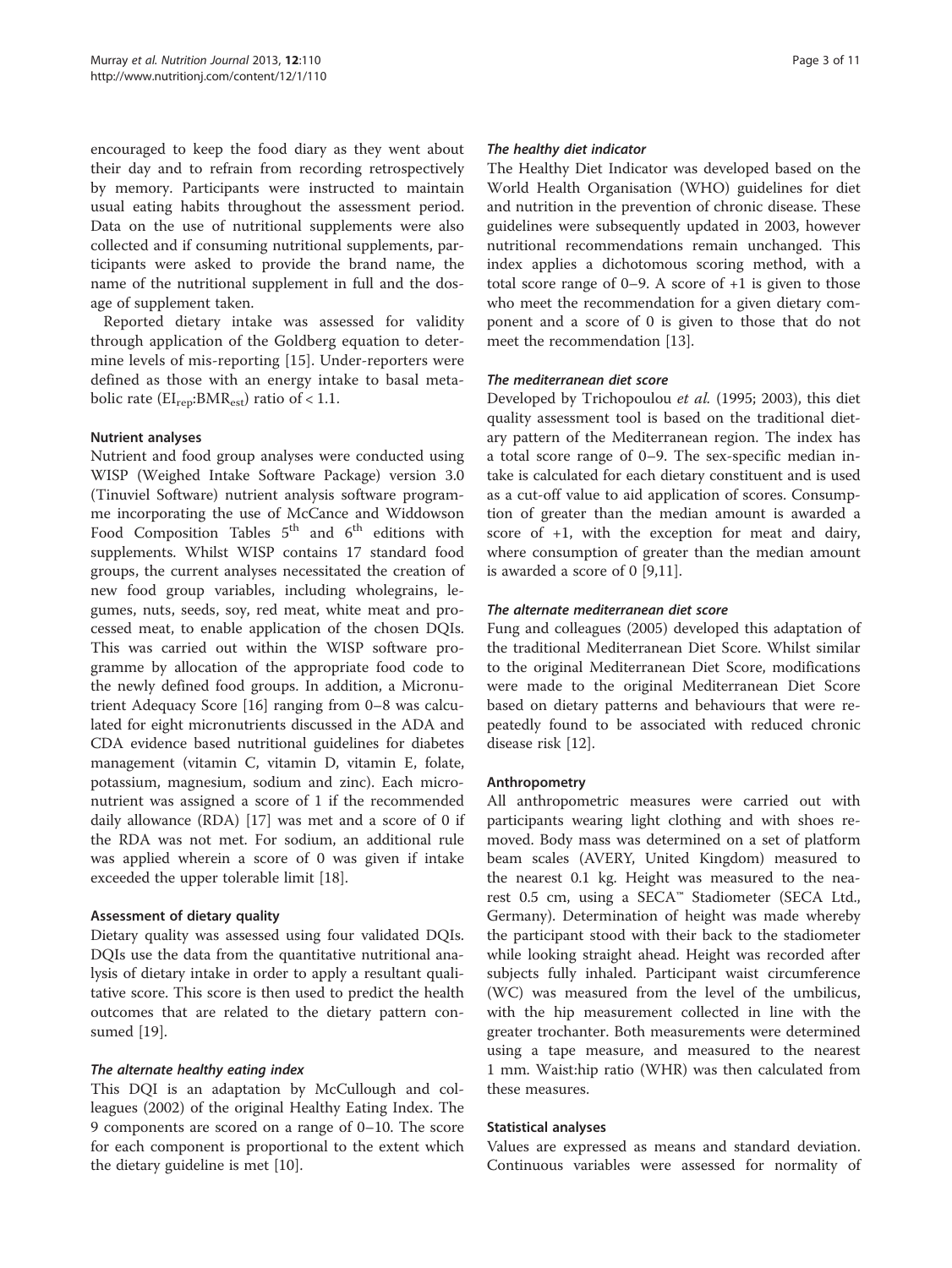distribution by analysing skewness, kurtosis, Shapiro-Wilk and Kolmogorov-Smirnov values and through inspection of Q-Q plots. Continuous variables that were skewed were log, square root and inverse transformed as appropriate before statistical analyses were performed. Independent sample t-tests were used to test for differences between group means of the T2DM group and controls. Mann Whitney-U tests were used to test for differences between group means of non-normally distributed variables. Partial correlation co-efficients (r) were used to examine the relationships between biochemical profile, nutrient intake data, food group intake data and dietary quality scores. All correlation analyses were controlled for potential confounding variables, including age, body mass index (BMI), energy intake and medication use. Participants with T2DM who were prescribed oral hypoglycaemic agents (OHAs) were excluded from such correlation analyses for glycaemic control. Results were considered statistically significant with values  $P < 0.05$ .

#### Results

Data from a total of 111 Caucasian participants were collected for this cross-sectional study. Sixty-five participants had T2DM, 39 males and 26 females. Forty-six participants were in the control group, 16 males and 30 females. There was no significant difference between the T2DM group and the control group with regard to age or activity level due to strict study inclusion criteria.

#### Subject characteristics

Subject characteristics are presented in Table 1. Thirtynine percent of the study population  $(n = 43)$  were defined as overweight (BMI;  $27.8 \pm 1.2$ ) (males =  $28.0 \pm 1.1$ , females =  $27.6 \pm 1.3$ ) and a further 48% as obese (n = 53), (BMI;  $34.8 \pm 2.9$ ) (males =  $32.1 \pm 2.5$ , females =  $35.8 \pm 5.1$ ) [[20](#page-11-0)]. The T2DM group had a significantly greater BMI than the control group (males =  $28.5 \pm 3.4$ , females =  $27.1 \pm 6.6$ ,  $P < 0.001$ ). Forty percent of participants with T2DM  $(n = 26)$  were overweight (BMI;  $28.1 \pm 1.1$ )  $(males = 28.2 \pm 1.0, females = 28.0 \pm 1.3)$  and a further 58% were obese  $(n = 38)$  (BMI;  $35.7 \pm 4.7$ ) (males =  $33.2 \pm 2.6$ , females =  $38.7 \pm 4.9$ ). This was greater than the control population where  $37%$  were overweight (n = 17) (BMI  $27.7 \pm 1.2$ ) (males =  $27.9 \pm 1.2$ , females =  $27.3 \pm 1.5$ ) and 33% were obese  $(n = 15)$  (BMI;  $33.9 \pm 1.2$ ) (males =  $31.0 \pm 1.3$ , females =  $33.0 \pm 2.5$ ). There was also a significant difference in WC ( $P = 0.021$ ) and WHR ( $P = 0.001$ ) between the T2DM group (WC; males =  $105.5 \pm 9.0$  cm, females =  $111.5 \pm 16.8$  cm) (WHR; males =  $0.9 \pm 0.2$ , females =  $1.0 \pm 0.1$ ) and the control group (WC; males =  $102.4 \pm 6.7$  cm, females =  $80.5 \pm 0$  cm) (WHR; males =  $1.0 \pm 0$ , females =  $0.9 \pm 0.1$ ), with the T2DM group having the greatest measure within all parameters. The T2DM

#### Table 1 Mean (SD) subject characteristics of the T2DM and control participants

|                             | T <sub>2</sub> DM |           |    | <b>Controls</b>          |                          |                              | P value |
|-----------------------------|-------------------|-----------|----|--------------------------|--------------------------|------------------------------|---------|
|                             | Mean              | <b>SD</b> | N  | Mean                     | <b>SD</b>                | N                            |         |
| Age (y)                     | 56                | 7.7       | 65 | 55                       | 9.5                      | 46                           | 0.459   |
| Anthropometry               |                   |           |    |                          |                          |                              |         |
| Height (m)                  | 1.7               | 0.1       | 65 | 1.7                      | 0.1                      | 46                           | 0.564   |
| Weight (kg)                 | 92.1              | 14.1      | 65 | 78.3                     | 16.2                     | 46                           | < 0.001 |
| BM <sup>1</sup>             | 32.5              | 5.3       | 65 | 27.6                     | 4.1                      | 46                           | < 0.001 |
| WC (cm)                     | 107.4             | 12.2      | 54 | 101.2                    | 8.4                      | 17                           | 0.021   |
| WHR $^3$                    | 0.95              | 0.2       | 64 | 0.93                     | 0.1                      | 45                           | 0.001   |
| % Adiposity <sup>3</sup>    | 32.6              | 5.4       | 65 | 29.3                     | 4.1                      | 46                           | 0.003   |
| BMI category <sup>a</sup>   |                   |           |    |                          |                          |                              |         |
| 18.5-24.9 b                 | 1                 |           |    | 14                       |                          |                              |         |
| 25.0-29.9 b                 | 26                |           |    | 17                       |                          |                              |         |
| 30.0-34.9 b                 | 20                |           |    | 13                       |                          |                              |         |
| 35.0-39.9 b                 | 12                |           |    | $\overline{2}$           |                          |                              |         |
| $>40$ $^{\rm b}$            | 6                 |           |    | 0                        |                          |                              |         |
| <b>Biochemical profile</b>  |                   |           |    |                          |                          |                              |         |
| $FPG$ (mmol/L) <sup>2</sup> | 7.8               | 1.8       | 61 | 4.6                      | 0.6                      | 42                           | < 0.001 |
| Insulin (mU/L)              | 13.5              | 8.5       | 51 | $\overline{\phantom{a}}$ | $\overline{\phantom{m}}$ | $\qquad \qquad \blacksquare$ |         |
| HbA1c $(%)^2$               | 6.8               | 0.9       | 61 | 5.5                      | 0.4                      | 33                           | < 0.001 |
| TC (mmol/L) $^1$            | 4.4               | 0.9       | 60 | 5.2                      | 1.2                      | 43                           | < 0.001 |
| HDL-C (mmol/L)              | 1.3               | 0.2       | 52 | 1.6                      | 0.5                      | 43                           | 0.002   |
| LDL-C (mmol/L)              | 2.7               | 0.8       | 52 | 3.5                      | 1.0                      | 43                           | < 0.001 |
| TAG (mmol/L) <sup>1</sup>   | 1.8               | 0.7       | 60 | 1.3                      | 0.6                      | 42                           | < 0.001 |

T2DM type 2 diabetes mellitus, SD standard deviation, N subject numbers, BMI body mass index, WC waist circumference, WHR waist-hip ratio, FPG fasting plasma glucose, HbA1c glycosylated haemoglobin, TC total cholesterol, HDL-C high density lipoprotein cholesterol, LDL-C low density lipoprotein cholesterol, TAG triacylglycerides.

\* a World Health Organisation classification <sup>(20)</sup>; <sup>b</sup> Expressed as frequency. <sup>1</sup>Square root transformation;  $2$  Log transformation;  $3$  Non-parametric 2-tailed t-

test analysis. All other p-values obtained by independent 2-tailed t-test analyses between T2DM group and control group.

Subject numbers may vary due to missing data.

Statistically significant ( $P < 0.05$ ).

group had higher fasting plasma glucose, HbA1c and triacylglyceride levels, and a lower high density lipoprotein cholesterol level (all,  $P < 0.05$ ). Sixty-two participants  $(n = 57 \text{ with } T2DM \text{ and } n = 5 \text{ control participants})$ were prescribed medications. Of the 57 participants with T2DM, 49 were taking OHAs, 45 were taking anti-hypertensive medications, 27 were prescribed statin medications. Of the control participants, 2 were prescribed anti-hypertensive medications and 5 were prescribed statin medication. The control participants were a representative sample of the national population in terms of BMI and habitual nutrient intake by comparison with the recently published national data [[21\]](#page-11-0).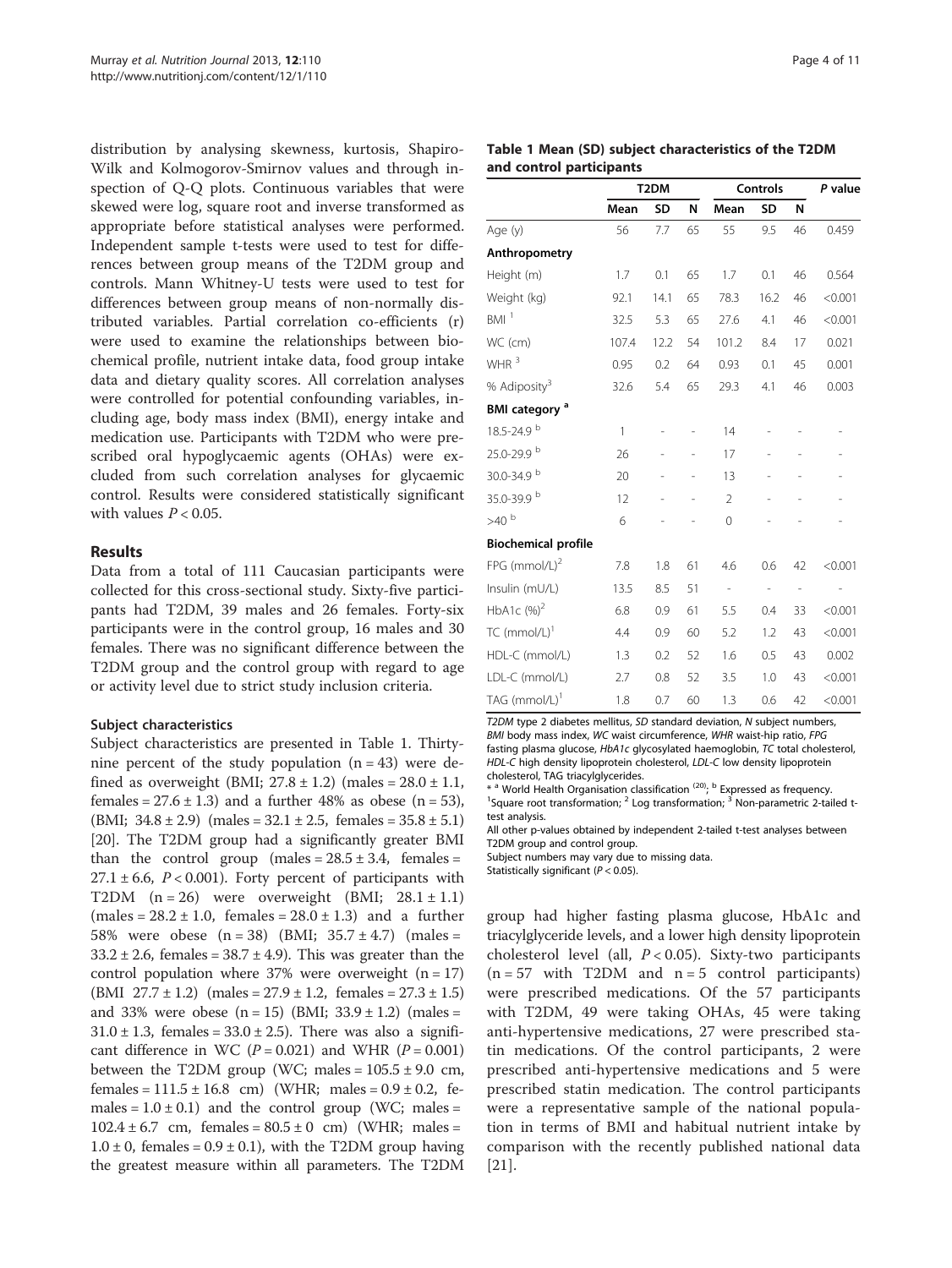#### Nutrient intake analyses

Table 2 presents mean daily nutrient intake of the sample population. Application of Goldberg cut-off values for EIrep:BMRest found that 74 participants under-reported energy intake. The level of under-reporting of energy intake was found to be equally distributed between both groups. No statistically significant differences were found in mean macronutrient intakes between the two groups and when micronutrient intake was assessed, it was found that those with T2DM consumed significantly less Vitamin D  $(4.2 \pm 5.8 \text{ µg}/10 \text{ MJ})$  than the control group  $(8.1 \pm 6.7 \text{ µg}/10 \text{ MJ})$  ( $P < 0.001$ ). In addition, the T2DM

Table 2 Mean (SD) daily nutrient intake of T2DM and control groups

|                                          | T <sub>2</sub> DM |        |    | <b>Controls</b> |        |    | P value |
|------------------------------------------|-------------------|--------|----|-----------------|--------|----|---------|
|                                          | Mean              | SD     | N  | Mean            | SD     | N  |         |
| Energy (MJ/day)                          | 7.7               | 2.1    | 65 | 7.8             | 2.3    | 46 | 0.519   |
| Protein (q)                              | 81.3              | 22.8   | 65 | 83.4            | 26.6   | 46 | 0.632   |
| % en protein <sup>1</sup>                | 18.0              | 3.2    | 65 | 18.4            | 5.0    | 46 | 0.905   |
| $CHO (g)^1$                              | 206.9             | 67.7   | 65 | 199.8           | 71.3   | 46 | 0.128   |
| % en CHO                                 | 42.8              | 7.7    | 65 | 40.0            | 7.8    | 46 | 0.183   |
| Total sugars (g) <sup>1</sup>            | 73.1              | 31.0   | 65 | 78.4            | 33.2   | 46 | 0.737   |
| % en total sugars <sup>2</sup>           | 15.2              | 5.0    | 65 | 15.8            | 5.4    | 46 | 0.326   |
| NMES $(q)^2$                             | 29.1              | 23.4   | 65 | 32.6            | 22.4   | 46 | 0.741   |
| Fibre (AOAC) $(q)^1$                     | 17.9              | 5.5    | 65 | 18.7            | 6.0    | 46 | 0.861   |
| Total fat (q)                            | 72.5              | 26.7   | 65 | 73.2            | 26.1   | 46 | 0.525   |
| % en total fat                           | 35.2              | 8.0    | 65 | 34.9            | 6.0    | 46 | 0.824   |
| SFA(q)                                   | 25.6              | 10.4   | 65 | 25.9            | 9.8    | 46 | 0.498   |
| % en SFA                                 | 12.5              | 3.9    | 65 | 12.3            | 2.8    | 46 | 0.622   |
| MUFA (g)                                 | 23.5              | 9.2    | 65 | 24.1            | 9.9    | 45 | 0.592   |
| % en MUFA                                | 11.4              | 3.0    | 65 | 11.4            | 2.8    | 45 | 0.824   |
| PUFA (g)                                 | 13.2              | 6.1    | 65 | 11.6            | 5.8    | 45 | 0.084   |
| % en PUFA                                | 6.3               | 2.2    | 65 | 5.6             | 2.0    | 45 | 0.066   |
| MUFA:SFA <sup>1</sup>                    | 0.9               | 0.2    | 65 | 0.9             | 0.2    | 45 | 0.849   |
| PUFA:SFA                                 | 0.5               | 0.2    | 65 | 0.4             | 0.2    | 45 | 0.090   |
| Cholesterol (mg) <sup>1</sup>            | 252               | 117    | 65 | 283             | 153    | 46 | 0.925   |
| Trans fats $(q)^2$                       | 1.1               | 1.0    | 65 | 1.1             | 1.0    | 45 | 0.912   |
| % en trans fats <sup>3</sup>             | $0.5\,$           | 0.4    | 65 | 0.5             | 0.4    | 45 | 0.796   |
| Alcohol $(q)^1$                          | 11.9              | 14.6   | 65 | 17.9            | 18.4   | 46 | 0.912   |
| % en alcohol <sup>1</sup>                | 4.1               | 5.0    | 65 | 6.3             | 6.8    | 46 | 0.964   |
| Sodium (mg/10 MJ)                        | 3745.2            | 794.0  | 65 | 3558.8          | 1133.7 | 46 | 0.137   |
| Vitamin C (mg/10 MJ) <sup>1</sup>        | 209.4             | 434.8  | 65 | 139.9           | 75.5   | 46 | 0.184   |
| Vitamin E (mg/10 MJ) <sup>1</sup>        | 10.6              | 4.4    | 65 | 11.7            | 5.3    | 46 | 0.264   |
| Vitamin D $(\mu q/10 \text{ MJ})^1$      | 4.2               | 5.8    | 65 | 8.1             | 6.7    | 46 | 0.000   |
| Carotene (µg/10 MJ) <sup>3</sup>         | 3484.2            | 2357.3 | 65 | 5066.4          | 6314.6 | 45 | 0.253   |
| Folate $(\mu q/10 \text{ MJ})^3$         | 367.3             | 189.3  | 65 | 501.6           | 994.3  | 46 | 0.756   |
| Potassium (mg/10 MJ)                     | 4022.1            | 856.6  | 65 | 4185.1          | 851.1  | 46 | 0.324   |
| Magnesium (mg/10 MJ) <sup>1</sup>        | 371.5             | 70.0   | 65 | 398.4           | 100.6  | 46 | 0.133   |
| Zinc $(mq/10 \text{ MJ})^3$              | 12.3              | 2.95   | 65 | 13.8            | 5.6    | 46 | 0.148   |
| Micronutrient Adequacy Score (range 0-8) | 1.6               | 1.4    | 65 | 2.3             | 1.4    | 46 | 0.009   |

T2DM type 2 diabetes mellitus, SD standard deviation, N subject numbers, % en percentage total energy, CHO carbohydrate, NMES non-milk extrinsic sugars, SFA saturated fatty acids. MUFA mono-unsaturated fatty acids.

 $^1$  Log transformation; <sup>2</sup> Square root transformation; <sup>3</sup> Non-parametric 2-tailed t-test analysis. All other p-values obtained by independent 2-tailed t-test analyses between T2DM group and control group.

Subject numbers may vary due to missing data.

Statistically significant ( $P < 0.05$ ).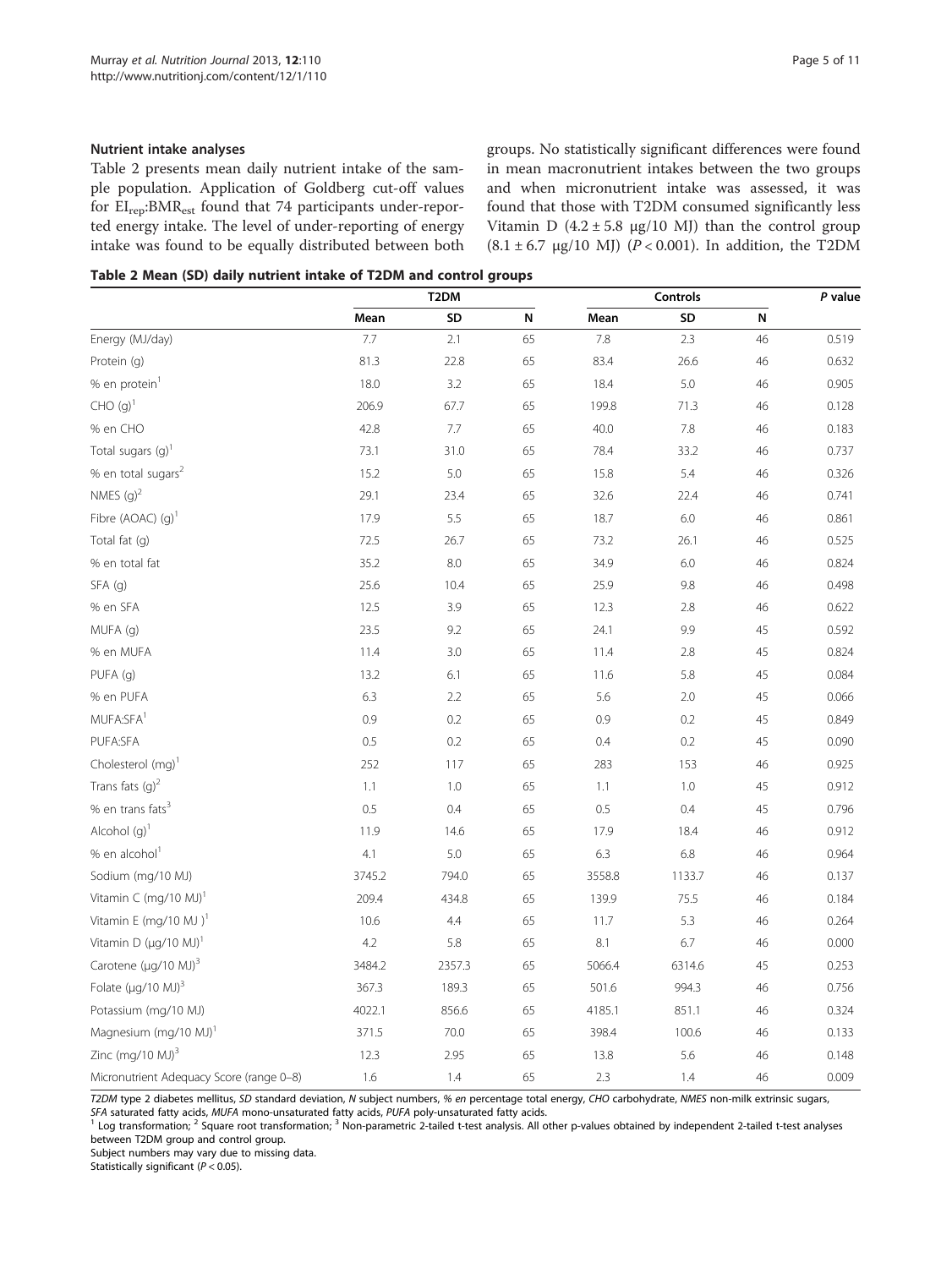group scored lower than the control group when Micronutrient Adequacy was assessed (T2DM; 1.6 ± 1.4, control;  $2.3 \pm 1.4$ ,  $P = 0.009$ ).

#### Food group analyses

Due to the nature of recruitment and analysis performed, food group data was not available for all participants and has resulted in some missing values. In total, 31 subjects had missing values for some parameters. Mean daily intake of 19 food groups, measured by weight, is presented in Table 3. The top 5 most commonly consumed food groups of the T2DM group were, in descending order of intake, alcoholic drinks, fruit, meat and meat products, vegetables, and bread. For the control group, the top 5 foods consumed were alcoholic drinks, vegetables, fruit, potatoes and meat and meat products. Participants with T2DM were found to consume significantly more bread  $(P = 0.019)$ , fats and oils

 $(P = 0.021)$  and processed meats  $(P = 0.026)$  and significantly less vegetables ( $P = 0.046$ ) than the control group.

#### Dietary quality analyses

Table [4](#page-8-0) presents the mean dietary quality scores for the T2DM group and control group as per the Mediterranean Diet Score, the Alternate Mediterranean Diet Score, the Healthy Diet Indicator and the Alternate Healthy Eating Index. The T2DM group were found to have a significantly lower  $(P < 0.001)$  Mediterranean Diet Score when compared to the control group (T2DM;  $3.4 \pm 1.3$ , control;  $4.8 \pm 1.8$ ). A similar result was also found when the Alternate Mediterranean Diet Score was applied (T2DM; 3.3 ± 1.5, control;  $4.2 \pm 1.8$ ,  $P = 0.022$ ). The T2DM group were also found to have a significantly lower  $(P = 0.001)$  Healthy Diet Indicator score than the control group (T2DM;  $2.6 \pm$ 2.3, control;  $3.3 \pm 1.1$ ), indicating poorer quality of dietary intake in the T2DM group. No significant difference was

| Table 3 Mean (SD) daily food group intake of T2DM and control groups |  |  |  |
|----------------------------------------------------------------------|--|--|--|
|----------------------------------------------------------------------|--|--|--|

|                                        | T <sub>2</sub> DM |       |    | Controls |       |    | P value |
|----------------------------------------|-------------------|-------|----|----------|-------|----|---------|
|                                        | Mean              | SD    | N  | Mean     | SD    | N  |         |
| Food group                             |                   |       |    |          |       |    |         |
| Bread $(q)^3$                          | 112.9             | 69.9  | 47 | 74.2     | 48.6  | 45 | 0.003   |
| Breakfast cereals (q) <sup>2</sup>     | 42.1              | 43.8  | 47 | 53.8     | 52.7  | 45 | 0.327   |
| Potatoes $(q)$ <sup>1</sup>            | 96.8              | 59.8  | 47 | 108.6    | 80.5  | 45 | 0.283   |
| Rice/pasta/other (g) <sup>3</sup>      | 50.3              | 56.0  | 47 | 76.5     | 81.2  | 45 | 0.141   |
| Wholegrains $(q)^2$                    | 42.1              | 41.7  | 39 | 34.6     | 39.0  | 41 | 0.161   |
| Legumes $(q)^2$                        | 8.2               | 20.9  | 39 | 9.3      | 16.2  | 41 | 0.280   |
| Vegetables (g)                         | 129.3             | 58.7  | 47 | 155.8    | 94.3  | 45 | 0.046   |
| Fruit (g)                              | 162.0             | 95.3  | 47 | 151.4    | 118.9 | 45 | 0.088   |
| Nuts $(g)^2$                           | 5.9               | 10.7  | 39 | 6.5      | 19.7  | 41 | 0.089   |
| Seeds $(q)^2$                          | 2.1               | 6.1   | 39 | 9.0      | 21.2  | 41 | 0.240   |
| Meat & meat products $(q)^2$           | 135.8             | 67.8  | 47 | 108.2    | 78.4  | 45 | 0.748   |
| Fish $(g)^2$                           | 19.6              | 31.5  | 47 | 57.3     | 60.0  | 45 | 0.933   |
| Red meat $(q)^3$                       | 62.3              | 48.7  | 39 | 51.1     | 42.3  | 41 | 0.317   |
| White meat $(q)^3$                     | 41.8              | 34.0  | 39 | 41.2     | 62.3  | 41 | 0.136   |
| Processed meats (g) <sup>3</sup>       | 35.2              | 29.0  | 39 | 24.1     | 34.0  | 41 | 0.026   |
| Milk / cream $(q)^2$                   | 198.54            | 134.9 | 49 | 106.98   | 97.62 | 45 | 0.000   |
| Cheese $(g)^2$                         | 13.74             | 17.31 | 49 | 17.93    | 23.08 | 45 | 0.913   |
| Yogurts $(q)^2$                        | 40.76             | 50.51 | 41 | 35.36    | 45.51 | 41 | 0.241   |
| Ice-cream $(q)^2$                      | 4.87              | 11.82 | 41 | 3.10     | 8.44  | 41 | 0.841   |
| Biscuits & cakes $(q)^2$               | 47.4              | 50.4  | 47 | 43.6     | 44.4  | 45 | 0.725   |
| Sugar & confectionary (q) <sup>2</sup> | 19.5              | 32.9  | 47 | 31.0     | 61.6  | 45 | 0.181   |
| Fats & oils $(q)^3$                    | 15.6              | 10.7  | 47 | 11.8     | 10.4  | 45 | 0.048   |
| Alcoholic drinks $(q)^2$               | 251.2             | 425.0 | 47 | 298.4    | 392.0 | 45 | 0.063   |

T2DM type 2 diabetes mellitus, SD standard deviation, N subject numbers.

<sup>1</sup>Square root transformation; <sup>2</sup> Log transformation; <sup>3</sup> Non-parametric t-test analysis. All other p-values obtained by independent 2-tailed t-test analyses between T2DM group and control group.

Subject numbers may vary due to missing data.

Statistically significant ( $P < 0.05$ ).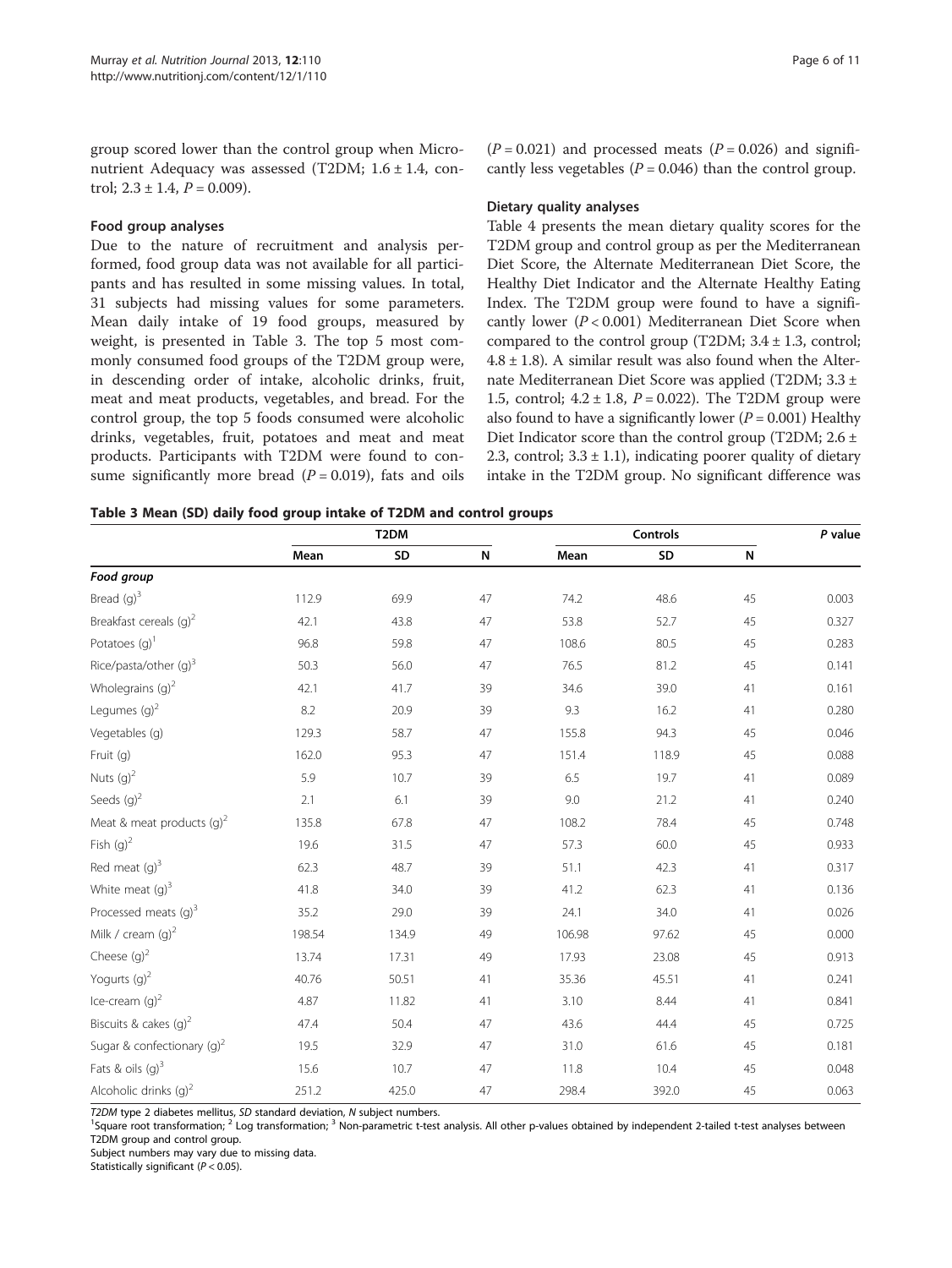|                                       | T <sub>2</sub> DM |           |    | <b>Controls</b> |           |    | P value |
|---------------------------------------|-------------------|-----------|----|-----------------|-----------|----|---------|
|                                       | Mean              | <b>SD</b> | N  | Mean            | <b>SD</b> | N  |         |
| Dietary quality index                 |                   |           |    |                 |           |    |         |
| Mediterranean diet score <sup>1</sup> | 3.4               | 1.3       | 39 | 4.8             | 1.8       | 41 | < 0.001 |
| Alternate mediterranean diet score    | 3.3               | 1.5       | 39 | 4.2             | 1.8       | 41 | 0.022   |
| Healthy diet indicator <sup>1</sup>   | 2.6               | 2.3       | 39 | 3.3             |           | 41 | 0.001   |
| Alternate healthy eating index        | 40.2              | 10.8      | 39 | 41.9            | 11.7      | 41 | 0.513   |

#### <span id="page-8-0"></span>Table 4 Mean (SD) dietary quality index scores for T2DM and control groups

T2DM type 2 diabetes mellitus, SD standard deviation, N subject numbers.<br><sup>1</sup> Non-parametric 2-sided t-test analysis. All other p-values obtained by independent 2-sided t-test analyses between T2DM group and control group.

Subject numbers may vary due to missing data.

Statistically significant ( $P < 0.05$ ).

noted in Alternate Healthy Eating Index Scores between the T2DM and control groups.

#### Correlation analyses

Spearman rho correlation analyses found that a number of chosen DQIs were significantly correlated to each other. The Mediterranean Diet Score had a significant positive correlation to the Alternate Mediterranean Diet Score ( $r = +0.7$ ,  $P < 0.001$ ), the Alternate Healthy Eating Index ( $r = +0.4$ ,  $P < 0.001$ ) and the Healthy Diet Indicator  $(r = +0.3, P = 0.001)$ . The Alternate Mediterranean Diet Score was also found to be positively correlated to the Alternate Healthy Eating Index ( $r = +0.6$ ,  $P < 0.001$ ) and the Healthy Diet Indicator ( $r = +0.3$ ,  $P = 0.007$ ). No other significant correlations were observed.

Partial correlation analyses were also carried out between nutrient, food group, anthropometrical and biochemical data. Further significant associations observed are presented in Table 5. Partial correlation analyses were also carried out between nutrient, food group, anthropometrical and biochemical data and further significant associations observed are presented in Table 5. Table [6](#page-9-0) outlines the scoring system for each dietary quality index and the relevant health outcomes which were found to be associated with each index in the published literature.

#### **Discussion**

This study found that the overall quality of dietary intake consumed by a sample of individuals with T2DM was less than that of a healthy control population when measured using the Mediterranean Diet Score, the Alternate Mediterranean Diet Score and the Healthy Diet Indicator. Conversely, when individual macronutrient intakes were assessed, no differences were observed between those with and without T2DM. Given that the design of the current study is of a cross-sectional case– control nature, a cause and effect relationship between dietary quality and incidence of T2DM cannot be determined.

Lifestyle is considered a cornerstone both in the treatment and management of T2DM [\[30,31\]](#page-12-0). The results of the current study show that individuals with T2DM consumed a diet significantly less like the Mediterranean dietary pattern compared to a non-T2DM population, as assessed by the Mediterranean Diet Score and Alternate Mediterranean Diet Score. In addition, there was a significant inverse association between the Mediterranean diet score and BMI as well as fasting plasma glucose and fasting plasma insulin, recognised as parameters

Table 5 Significant partial correlations of dietary intake, anthropometry and biochemical parameters for total sample population

| Variable 1                         | Variable 2           | r value | P value |
|------------------------------------|----------------------|---------|---------|
| Weight (kg)                        | <b>FPG</b>           | $+0.37$ | < 0.001 |
|                                    | HbA1c                | $+0.27$ | 0.009   |
|                                    | Insulin <sup>1</sup> | $+0.34$ | 0.032   |
|                                    | <b>TAG</b>           | $+0.45$ | < 0.001 |
| BMI                                | <b>FPG</b>           | $+0.43$ | < 0.001 |
|                                    | HbA1c                | $+0.27$ | 0.006   |
|                                    | Insulin <sup>1</sup> | $+0.48$ | < 0.001 |
|                                    | <b>TAG</b>           | $+0.43$ | < 0.001 |
| WC (cm)                            | Insulin <sup>1</sup> | $+0.53$ | < 0.001 |
|                                    | TAG                  | $+0.35$ | 0.014   |
|                                    | Fibre                | $-0.28$ | 0.018   |
| Mediterranean diet score           | <b>BMI</b>           | $-0.27$ | 0.042   |
|                                    | FPG                  | $-0.36$ | 0.001   |
|                                    | HbA1c                | $-0.26$ | 0.024   |
| Alternate mediterranean diet score | <b>FPG</b>           | $-0.27$ | 0.021   |
| Healthy diet indicator             | FPG                  | $-0.25$ | 0.027   |

FPG fasting plasma glucose, HbA1c glycosylated haemoglobin,

TAG triacylglycerides,  $BMI$  body mass index, WC waist circumference.<br><sup>1</sup> T2DM group only.

Partial correlation coefficients (r) controlled for covariates; Participants taking statin medications excluded from lipid analysis; Participants taking oral hypoglycaemic agents excluded from glycaemic profile analysis; All analyses controlled for age; Dietary intake analysis control for energy intake. No significant partial correlations observed in relation to alternate healthy eating index.

Statistically significant (P < 0.05).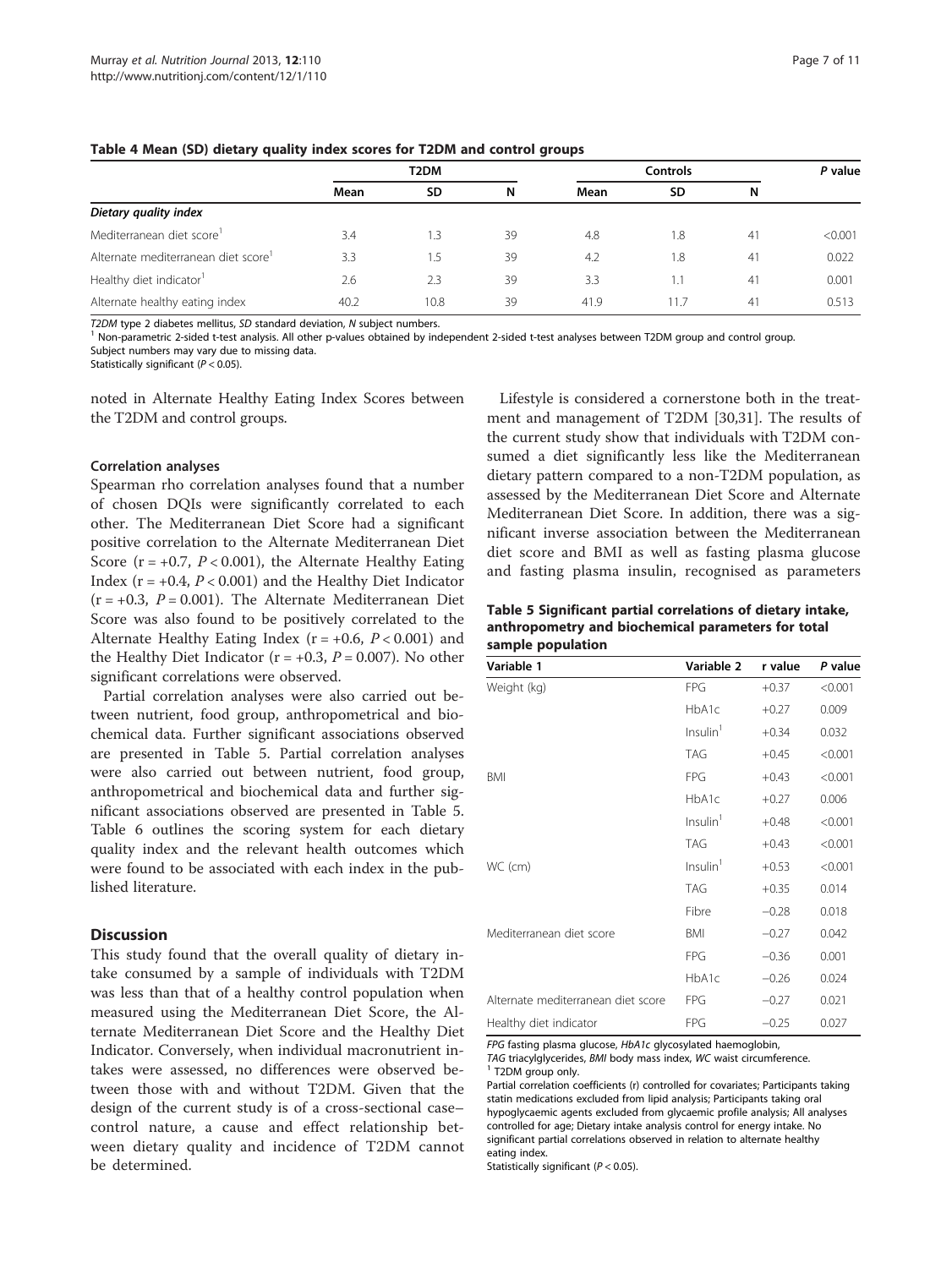<span id="page-9-0"></span>Table 6 Summary of dietary quality indices

| Dietary quality index                                   | Author(s)                 | Score           | Measure                                                                                                                                    | <b>Associations</b>                                                                                                                                                                      |
|---------------------------------------------------------|---------------------------|-----------------|--------------------------------------------------------------------------------------------------------------------------------------------|------------------------------------------------------------------------------------------------------------------------------------------------------------------------------------------|
| Mediterranean diet<br>score                             | Trichopoulou et al., 1995 | Range: 0-9      | Adherence to a traditional<br>Mediterranean dietary pattern                                                                                | • Inversely associated with overall<br>mortality [9]                                                                                                                                     |
|                                                         |                           |                 |                                                                                                                                            | • Significant reduction in total<br>mortality [11]                                                                                                                                       |
|                                                         |                           |                 |                                                                                                                                            | • Inversely associated with cancer<br>disease risk [22-24]                                                                                                                               |
| Alternate mediterranean Fung et al., 2005<br>diet score |                           | Range: 0-9      | Adherence to a Mediterranean<br>dietary pattern. Adapted score                                                                             | • Inverse association with inflammatory<br>biomarkers [12]                                                                                                                               |
|                                                         |                           |                 | to give greater focus on within<br>food group quality                                                                                      | • Lower incident of mortality from<br>coronary heart disease and stroke [25]                                                                                                             |
|                                                         |                           |                 |                                                                                                                                            | • Significant inverse association with<br>BMI and obesity [26]                                                                                                                           |
| <b>Alternate healthy</b><br>eating index                | McCullough et al., 2002   | Range: 2.5-87.5 | Adherence to USA dietary guidelines<br>and the USA My Food Pyramid.<br>Adapted score to give greater<br>focus on within food group quality | • Significant reduction in overall chronic<br>disease risk, with greater strength in<br>prediction of chronic disease risk when<br>compared to the original Healthy<br>Eating Index [27] |
|                                                         |                           |                 |                                                                                                                                            | • Inverse association with inflammatory<br>biomarkers [12]                                                                                                                               |
|                                                         |                           |                 |                                                                                                                                            | • Reduction in overall disease risk and<br>risk of premature mortality from<br>coronary vascular disease [28]                                                                            |
| <b>Healthy diet indicator</b>                           | Huijbregts et al., 1997   | Range: 0-9      | Adherence to WHO 1990 dietary<br>recommendations for the<br>prevention of chronic disease                                                  | • Significantly inverse association with<br>20 year all-cause mortality in a<br>multi-cultural population [13]                                                                           |
|                                                         |                           |                 |                                                                                                                                            | • Significantly correlated with nutritional<br>adequacy (MAR) [29]                                                                                                                       |

BMI Body mass index, USA United States of America, MAR mean adequacy ratio.

of glycaemic control. Recent evidence from both observational analyses and intervention studies suggest that adherence to a specific dietary pattern that promotes metabolic health may be more beneficial than adherence to individual nutrient based recommendations [[32](#page-12-0)]. The Mediterranean dietary pattern is characterised by high intakes of fibre, lean meats and fruit and vegetables [[9,11](#page-11-0)]. Concern was initially raised as to the relatively high fat content of the Mediterranean diet, which can have up to 40% total energy derived from fat, and the effects that this could mediate on body mass and metabolic health. However, several epidemiological studies have shown that the Mediterranean dietary pattern is inversely associated with weight gain, BMI and T2DM risk [\[26](#page-11-0)[,33,34](#page-12-0)]. Furthermore, evidence suggests that the Mediterranean dietary pattern has beneficial effects on lipid and glycaemic profiles [[12,](#page-11-0)[35](#page-12-0)-[37\]](#page-12-0).

The current study showed that those individuals with T2DM had a lower score than the control group when dietary pattern was assessed using the Healthy Diet Indicator (HDI). Whereas several epidemiological studies and systematic reviews have examined the relationship between the Mediterranean dietary pattern and T2DM risk [[7,](#page-11-0)[32,33\]](#page-12-0), to the best of our knowledge the current study is the first to examine dietary intake using the HDI in a sample of individuals with T2DM. The HDI is based on the WHO guidelines for diet and nutrition in the prevention of chronic disease and whilst the current study design prevents cause and effect inferences to be drawn, it is interesting that the T2DM cohort scored significantly lower than the control participant using this dietary pattern score. Conversely, no significant difference was found in dietary quality scores between the T2DM and control groups when measured using the Alternate Healthy Eating Index. While speculative, this result may be due to the fact that while the other DQIs use a predefined cut off point in the allocation of scores, the Alternate Healthy Eating Index allocates scores for a wider range of intakes.

Individuals with T2DM also scored significantly lower when micronutrient intake was assessed using the Micronutrient Adequacy Score, a result that highlights that although micronutrient adequacy was suboptimal in both groups, individuals with T2DM consumed a more nutrient dilute diet than their insulin sensitive counterparts. When the intake of nine individual micronutrients was assessed, individuals with T2DM consumed significantly less Vitamin D than the control group. Emerging evidence suggests that supplementing vitamin D in individuals with impaired glucose tolerance improves insulin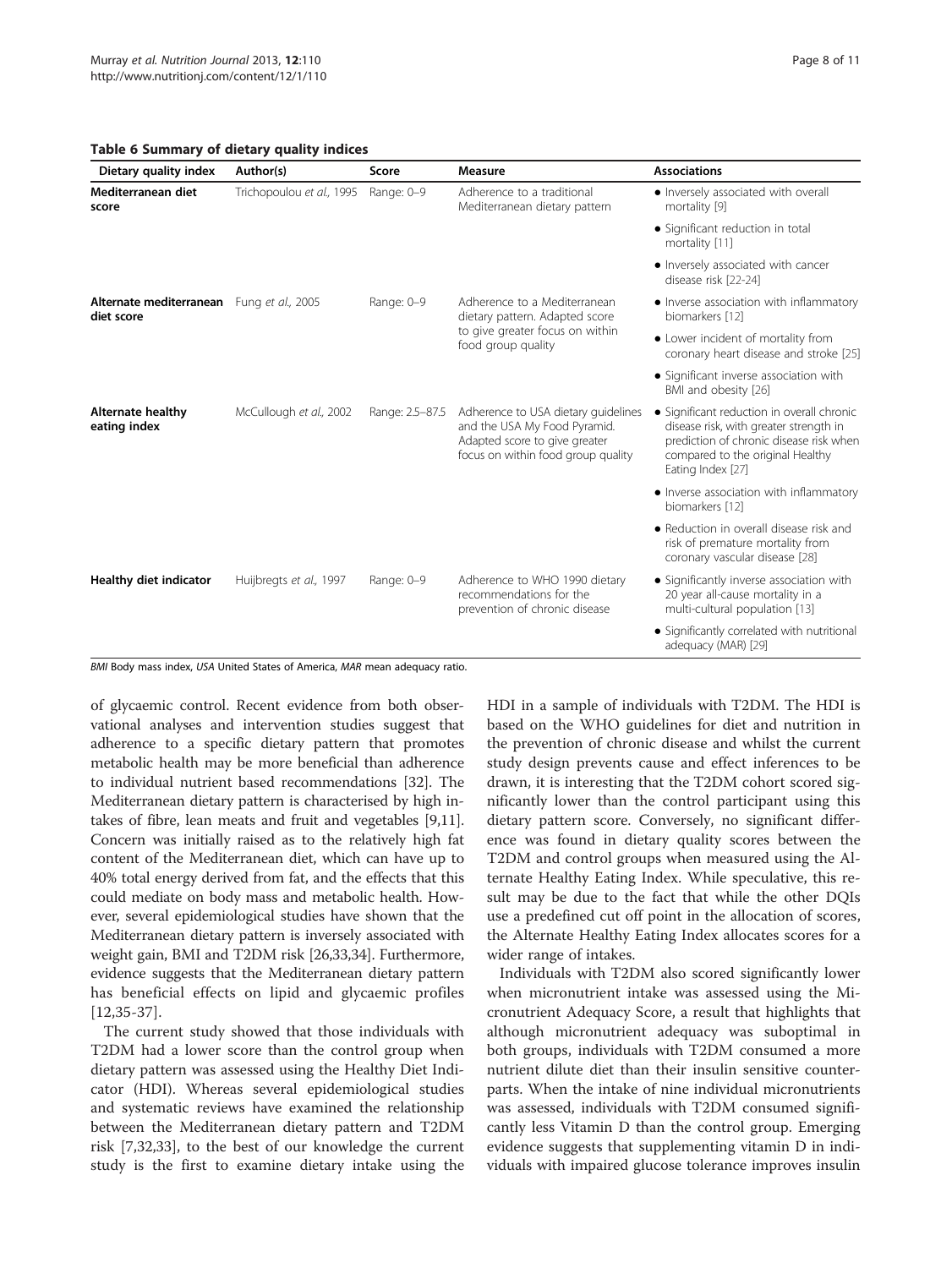sensitivity, however results from those with T2DM have been inconsistent [\[38,39](#page-12-0)].

Much research has been carried out on the effects of different dietary patterns on body composition, metabolic health and disease risk. A Western dietary pattern with characteristic consumption of high levels of saturated fatty acids, red and processed meats, confectionery and refined grains has been associated with increased T2DM risk and deterioration of metabolic health, independent of weight status [\[2](#page-11-0)[,40,41\]](#page-12-0). In the current study, food group analyses found that the T2DM group had a high consumption from the fruit and vegetable food groups yet failed to reach the recommended intake of 400 g of fruit and vegetables per day [\[31\]](#page-12-0). The third highest food group consumption of the T2DM group came from meat and meat products. Total cereal grain consumption was notably higher than consumption of wholegrain cereals alone for the T2DM group. This suggests a greater consumption of refined cereal grains within this group. The T2DM group also consumed significantly more fats and oils, processed meats and bread than the control group. These findings represent features of a Western dietary pattern. Conversely, consumption of a prudent dietary pattern, which includes intake of fruit and vegetables, lean meats and wholegrains, characteristic components of a Mediterranean dietary pattern, has been found in other studies to be protective to metabolic health [[2,](#page-11-0)[42\]](#page-12-0).

Evidence suggests that even short term hyperglycaemia results in increased vascular intracellular adhesion molecules in individuals with T2DM, a risk factor for atherosclerosis [[43,44\]](#page-12-0). This supports a need for greater adherence to a dietary pattern that promotes increased amounts of fibre containing foods in order to regulate the hyperglycaemic response [\[45,46](#page-12-0)]. Fibre independently affects metabolic health. The current analysis found that total fibre intake had a significant negative association with waist circumference. Similar results have also been found in previous analyses [\[47,48\]](#page-12-0). Given the substantial evidence to support WC as an indicator of cardiometabolic disease risk [\[49\]](#page-12-0), the current results suggest that fibre may play a role in the attenuation of obesity induced metabolic dysregulation.

Excess adiposity is associated with increased morbidity and mortality [\[50](#page-12-0)]. Thirty-nine percent of the total population in this study were overweight. This is consistent with recent findings which concluded that 37% of a representative sample of the Irish population were overweight [[21\]](#page-11-0). At group level, the control group have a similar mean BMI, 27.6, when compared to a representative sample of the Irish population at 27.5. However, the T2DM group was found to have a BMI of 32.5 which is significantly greater than the control population. Given the known association between the Mediterranean Diet

Score and BMI and weight status [\[26](#page-11-0)[,34](#page-12-0)], it must be noted that such differences in BMI between the two groups may have potentially contributed to the T2DM group having a significantly lower dietary quality score than the control group.

The strengths of the current study were that at group level there was no significant difference in age or activity level between the participants with T2DM and the control group, and that control participants were a representative sample of the national population in terms of BMI and habitual nutrient intake by comparison with the recently published national data [\[21](#page-11-0)]. There are however, limitations associated with the current study. The first is the fact that validation of reported dietary energy intake data using the Goldberg method [[51](#page-12-0)] revealed significant misreporting in this sample of Irish adults. Based on estimates of energy expenditure, seventy-four of the 111 subjects (66.6%) in this study were found to under-report their dietary intake, which is likely to explain the relatively low mean energy intake observed. However, the mean level of under-reporting was similar in both groups, suggesting that while mean nutrient intakes may be under-estimated in this cohort, any differences or lack thereof, detected between the two groups, remain. Studies suggest that the mis-reporting of dietary energy is a serious problem in any study of dietary intake [\[52](#page-12-0)]. Moreover, obesity affects both the quantity and quality of reported dietary energy intake data [[53,54\]](#page-12-0). As 86% of the participants of this current study were overweight or obese (98% T2DM and 70% control) this will without doubt have contributed to the high level of energy under-reporting observed. Furthermore, a high level of under-reporting of energy intake has also been noted in individuals with T2DM [[55,56](#page-12-0)]. The second limitation is that although the two groups were similar in terms of age and activity level, a significant difference was found in BMI between the two groups. Thirdly, it must also be noted that some participants in the T2DM group may have previously received dietary advice from a healthcare professional which may have affected habitual dietary intake in this group. The fourth limitation is that there was no gender balance between the adults with T2DM and the controls. There were 39 male and 26 female participants with T2DM yet there were only 16 males and 30 females in the control group. Another limitation is that the cases and controls were not matched socio-economically. Whilst they were all recruited from the same catchment area in Dublin, Ireland, no objective measure of socio-economic status was used. A final limitation is that this study also has a cross-sectional design with a relatively small sample size allowing only observation of any associations between nutrient intake, dietary quality and metabolic health in a sample of individuals with T2DM. Further confirmation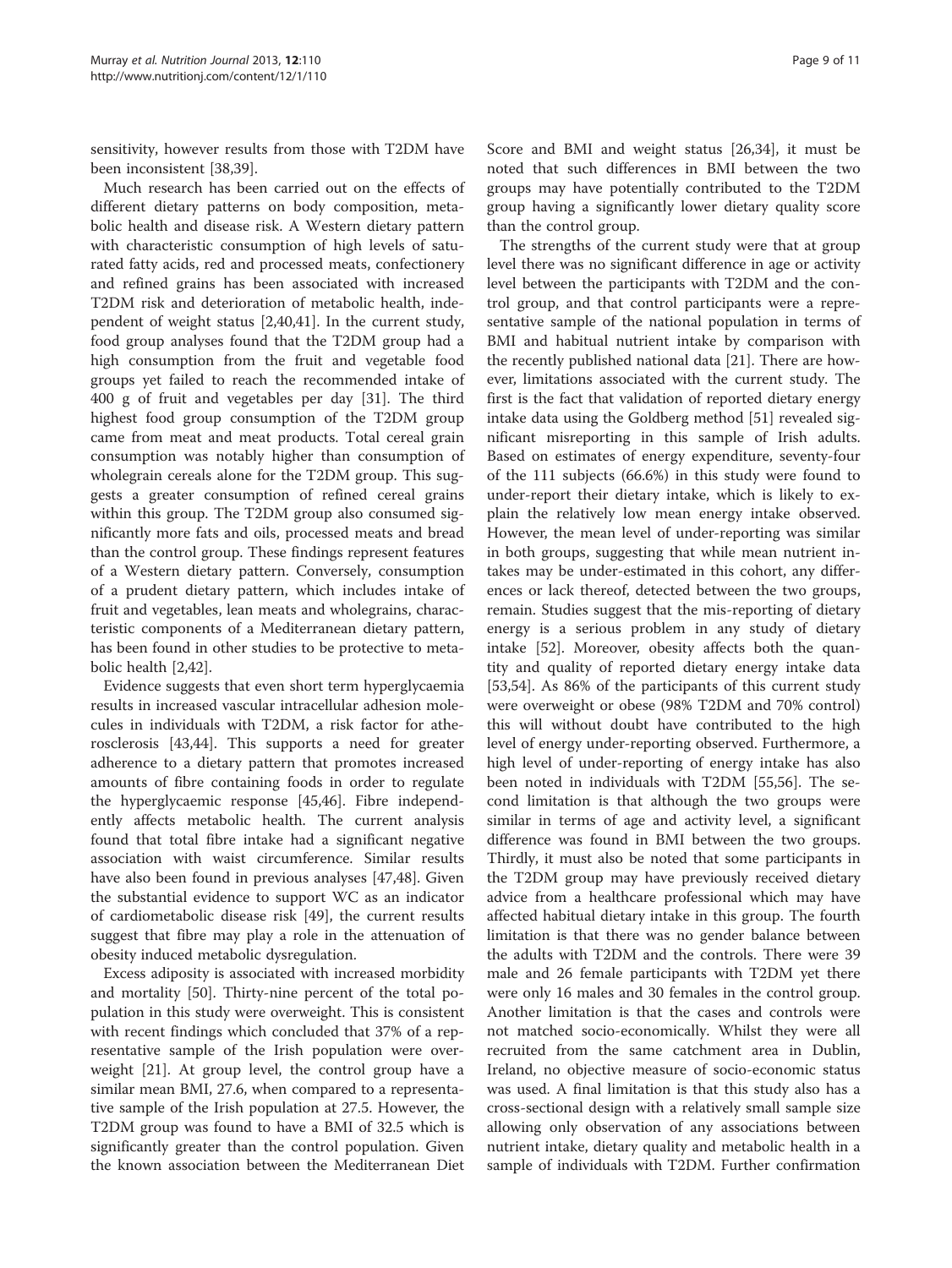<span id="page-11-0"></span>of these findings will require large scale randomized controlled trials.

#### Conclusions

In conclusion, the current cross-sectional study found that when compared to a control population, participants with T2DM consumed a diet of lower overall quality, despite the fact that no differences in individual macronutrient intake were detected. When dietary intake was assessed using a series of validated dietary quality indices, the T2DM group consumed a dietary pattern that is more representative of a typical westernised dietary pattern than the control population. These findings suggest that using dietary patterns to model dietary recommendations may be more beneficial than nutrient based approaches.

#### Competing interests

The authors declare that they have no competing interests.

#### Authors' contributions

AEM, AMM and FEL conceived and designed the research, analysed and interpreted the data and drafted the manuscript. EOC, CK, OME, ME and DOS were responsible for participant recruitment and data collection and DOS was the study clinician. All authors read and approved the final manuscript.

#### Authors' information

Alison E Murray and Aoibheann M McMorrow are joint first authors.

#### Acknowledgements

This study was funded by Science Foundation Ireland (Grant number 08/RFP/BMT1342).

#### Author details

<sup>1</sup>Department of Clinical Medicine, Trinity College Dublin, Trinity Centre for Health Sciences, St James's Hospital, Dublin 8, Ireland. <sup>2</sup>Department of Physiology, Trinity College Dublin, Biomedical Sciences Institute, Pearse St, Dublin 2, Ireland. <sup>3</sup>Department of Endocrinology, St Vincent's University Hospital, University College Dublin, Dublin 4, Ireland. <sup>4</sup> ANU Medical School and The John Curtin School of Medical Research, The Australian National University, Canberra ACT 0200, Australia.

#### Received: 20 February 2013 Accepted: 26 July 2013 Published: 6 August 2013

#### References

- 1. Bantle JP, Wylie-Rosett J, Albright AL, Apovian CM, Clark NG, Franz MJ, Hoogwerf BJ, Lichtenstein AH, Mayer-Davis E, Mooradian AD, et al: Nutrition recommendations and interventions for diabetes: a position statement of the American Diabetes Association. Diabetes Care 2008, 31(Suppl 1):S61–S78.
- Fung TT, Schulze M, Manson JE, Willett WC, Hu FB: Dietary patterns, meat intake, and the risk of type 2 diabetes in women. Arch Intern Med 2004, 164:2235–2240.
- 3. Helmer C, Bricout H, Gin H, Barberger-Gateau P: Macronutrient intake and discrepancy with nutritional recommendations in a group of elderly diabetic subjects. Br J Nutr 2008, 99:632-638.
- 4. Nelson KM, Reiber G, Boyko EJ, III N: Diet and exercise among adults with type 2 diabetes: findings from the third national health and nutrition examination survey (NHANES III). Diabetes Care 2002, 25:1722–1728.
- 5. Vitolins MZ, Anderson AM, Delahanty L, Raynor H, Miller GD, Mobley C, Reeves R, Yamamoto M, Champagne C, Wing RR, et al: Action for Health in Diabetes (Look AHEAD) trial: baseline evaluation of selected nutrients and food group intake. J Am Diet Assoc 2009, 109:1367-1375.
- 6. Fung TT, Rimm EB, Spiegelman D, Rifai N, Tofler GH, Willett WC, Hu FB: Association between dietary patterns and plasma biomarkers of obesity and cardiovascular disease risk. Am J Clin Nutr 2001, 73:61-67.
- 7. Martínez-González MA, de la Fuente-Arrillaga C, Nunez-Cordoba JM, Basterra-Gortari FJ, Beunza JJ, Vazquez Z, Benito S, Tortosa A, Bes-Rastrollo M: Adherence to Mediterranean diet and risk of developing diabetes: prospective cohort study. BMJ 2008, 336:1348–1351.
- 8. McNaughton SA, Ball K, Crawford D, Mishra GD: An index of diet and eating patterns is a valid measure of diet quality in an Australian population. J Nutr 2008, 138:86–93.
- 9. Trichopoulou A, Kouris-Blazos A, Wahlqvist ML, Gnardellis C, Lagiou P, Polychronopoulos E, Vassilakou T, Lipworth L. Trichopoulos D: Diet and overall survival in elderly people. BMJ 1995, 311:1457–1460.
- 10. McCullough ML, Feskanich D, Stampfer MJ, Giovannucci EL, Rimm EB, Hu FB, Spiegelman D, Hunter DJ, Colditz GA, Willett WC: Diet quality and major chronic disease risk in men and women: moving toward improved dietary guidance. Am J Clin Nutr 2002, 76:1261–1271.
- 11. Trichopoulou A, Costacou T, Bamia C, Trichopoulos D: Adherence to a Mediterranean diet and survival in a Greek population. N Engl J Med 2003, 348:2599–2608.
- 12. Fung TT, McCullough ML, Newby PK, Manson JE, Meigs JB, Rifai N, Willett WC, Hu FB: Diet-quality scores and plasma concentrations of markers of inflammation and endothelial dysfunction. Am J Clin Nutr 2005, 82:163–173.
- 13. Huijbregts P, Feskens E, Räsänen L, Fidanza F, Nissinen A, Menotti A, Kromhout D: Dietary pattern and 20 year mortality in elderly men in Finland, Italy, and The Netherlands: longitudinal cohort study. BMJ 1997, 315:13–17.
- 14. Regensteiner JG, Steiner JF, Hiatt WR: Exercise training improves functional status in patients with peripheral arterial disease. J Vasc Surg 1996, 23:104–115.
- 15. Black AE: Critical evaluation of energy intake using the Goldberg cut-off for energy intake:basal metabolic rate. A practical guide to its calculation, use and limitations. Int J Obes Relat Metab Disord 2000, 24:1119–1130.
- 16. Desilets MC, Rivard M, Shatenstein B, Delisle H: Dietary transition stages based on eating patterns and diet quality among Haitians of Montreal, Canada. Public Health Nutr 2007, 10:454–463.
- 17. Institute of Medicine: Dietary Reference Intakes (DRIs): Recommended Dietary Allowances and Adequate Intakes; 2011. [http://iom.edu/Activities/Nutrition/](http://iom.edu/Activities/Nutrition/SummaryDRIs/~/media/Files/Activity%20Files/Nutrition/DRIs/RDA%20and%20AIs_Vitamin%20and%20Elements.pdf) [SummaryDRIs/~/media/Files/Activity%20Files/Nutrition/DRIs/RDA%20and%](http://iom.edu/Activities/Nutrition/SummaryDRIs/~/media/Files/Activity%20Files/Nutrition/DRIs/RDA%20and%20AIs_Vitamin%20and%20Elements.pdf) [20AIs\\_Vitamin%20and%20Elements.pdf](http://iom.edu/Activities/Nutrition/SummaryDRIs/~/media/Files/Activity%20Files/Nutrition/DRIs/RDA%20and%20AIs_Vitamin%20and%20Elements.pdf)
- 18. Institute of Medicine: Dietary Reference Intakes (DRIs): Tolerable Upper Intake Levels; 2011. [http://iom.edu/Activities/Nutrition/SummaryDRIs/~/media/](http://iom.edu/Activities/Nutrition/SummaryDRIs/~/media/Files/Activity%20Files/Nutrition/DRIs/ULs%20for%20Vitamins%20and%20Elements.pdf) [Files/Activity%20Files/Nutrition/DRIs/ULs%20for%20Vitamins%20and%](http://iom.edu/Activities/Nutrition/SummaryDRIs/~/media/Files/Activity%20Files/Nutrition/DRIs/ULs%20for%20Vitamins%20and%20Elements.pdf) [20Elements.pdf](http://iom.edu/Activities/Nutrition/SummaryDRIs/~/media/Files/Activity%20Files/Nutrition/DRIs/ULs%20for%20Vitamins%20and%20Elements.pdf)
- 19. Waijers PM, Feskens EJ, Ocké MC: A critical review of predefined diet quality scores. Br J Nutr 2007, 97:219–231.
- 20. World Health Organization: Obesity: preventing and managing the global epidemic. Report of a WHO consultation. World Health Organ Tech Rep Ser 2000, 894:1–253. i-xii.
- 21. Alliance IUN: National Adult Nutrition Survey summary report 2011. Irish Universities Nutrition Alliance; 2011.
- 22. Bosetti C, Gallus S, Trichopoulou A, Talamini R, Franceschi S, Negri E, La Vecchia C: Influence of the Mediterranean diet on the risk of cancers of the upper aerodigestive tract. Cancer Epidemiol Biomarkers Prev 2003, 12:1091–1094.
- 23. Couto E, Boffetta P, Lagiou P, Ferrari P, Buckland G, Overvad K, Dahm CC, Tjønneland A, Olsen A, Clavel-Chapelon F, et al: Mediterranean dietary pattern and cancer risk in the EPIC cohort. Br J Cancer 2011, 104:1493–1499.
- 24. Trichopoulou A, Bamia C, Lagiou P, Trichopoulos D: Conformity to traditional Mediterranean diet and breast cancer risk in the Greek EPIC (European Prospective Investigation into Cancer and Nutrition) cohort. Am J Clin Nutr 2010, 92:620-625.
- 25. Fung TT, Rexrode KM, Mantzoros CS, Manson JE, Willett WC, Hu FB: Mediterranean diet and incidence of and mortality from coronary heart disease and stroke in women. Circ 2009, 119:1093–1100.
- 26. Schröder H, Marrugat J, Vila J, Covas MI, Elosua R: Adherence to the traditional mediterranean diet is inversely associated with body mass index and obesity in a spanish population. J Nutr 2004, 134:3355–3361.